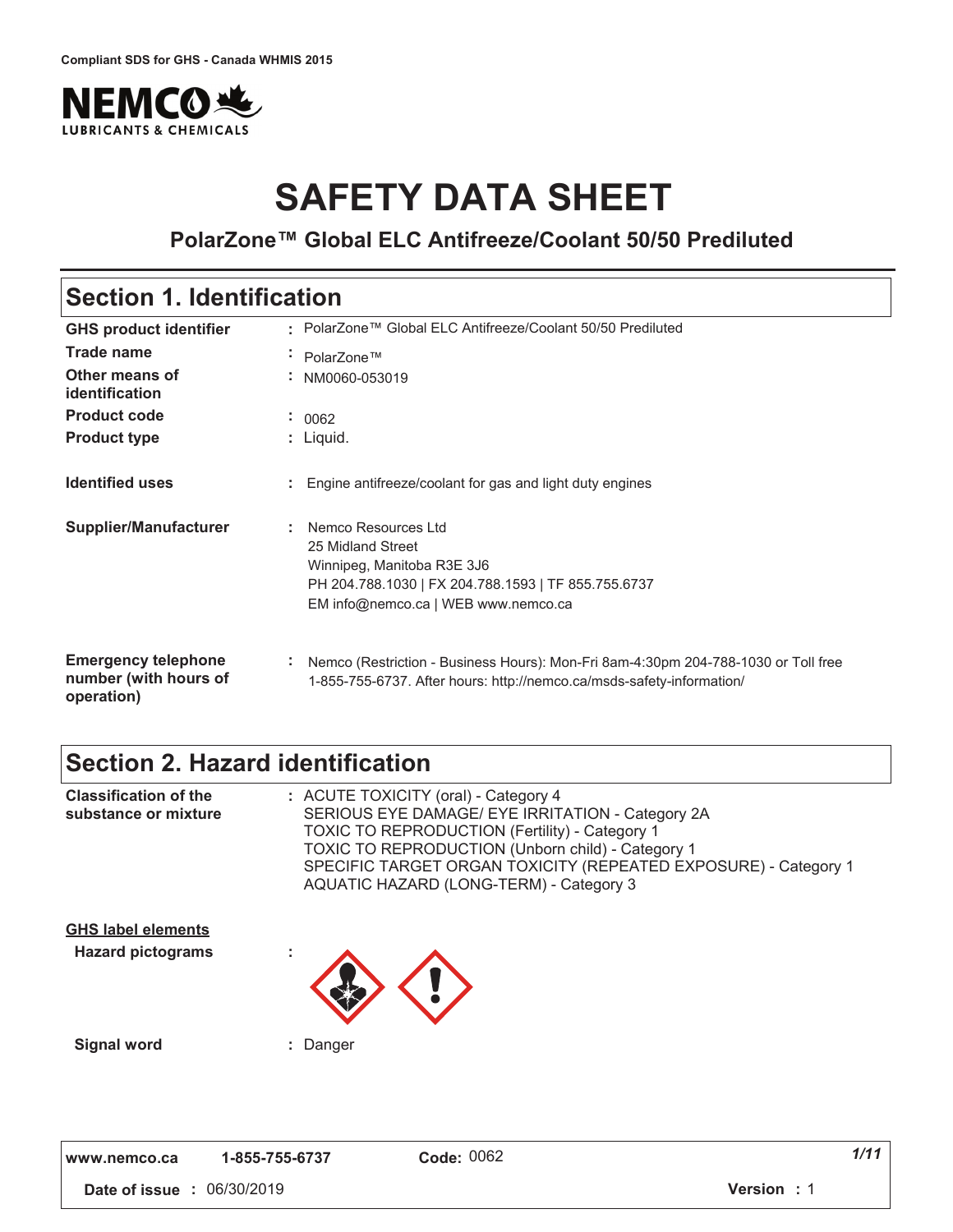

**PolarZone™ Global ELC Antifreeze/Coolant 50/50 Prediluted**

### **Section 2. Hazard identification**

| <b>Hazard statements</b>                                                      | : H302 - Harmful if swallowed.<br>H319 - Causes serious eye irritation.<br>H360 - May damage fertility or the unborn child.<br>H372 - Causes damage to organs through prolonged or repeated exposure.<br>H412 - Harmful to aquatic life with long lasting effects.                                                                                                                                                                                              |
|-------------------------------------------------------------------------------|-----------------------------------------------------------------------------------------------------------------------------------------------------------------------------------------------------------------------------------------------------------------------------------------------------------------------------------------------------------------------------------------------------------------------------------------------------------------|
| <b>Precautionary statements</b>                                               |                                                                                                                                                                                                                                                                                                                                                                                                                                                                 |
| <b>Prevention</b>                                                             | : P201 - Obtain special instructions before use.<br>P202 - Do not handle until all safety precautions have been read and understood.<br>P280 - Wear protective gloves. Wear protective clothing. Wear eye or face<br>protection.<br>P273 - Avoid release to the environment.<br>P260 - Do not breathe vapor.<br>P270 - Do not eat, drink or smoke when using this product.<br>P264 - Wash hands thoroughly after handling.                                      |
| <b>Response</b>                                                               | : P314 - Get medical attention if you feel unwell.<br>P308 + P313 - IF exposed or concerned: Get medical attention.<br>P301 + P312 + P330 - IF SWALLOWED: Call a POISON CENTER or physician if<br>you feel unwell. Rinse mouth.<br>P305 + P351 + P338 - IF IN EYES: Rinse cautiously with water for several minutes.<br>Remove contact lenses, if present and easy to do. Continue rinsing.<br>P337 + P313 - If eye irritation persists: Get medical attention. |
| <b>Storage</b>                                                                | : P405 - Store locked up.                                                                                                                                                                                                                                                                                                                                                                                                                                       |
| <b>Disposal</b>                                                               | : P501 - Dispose of contents and container in accordance with all local, regional,<br>national and international regulations.                                                                                                                                                                                                                                                                                                                                   |
| Other hazards which do not<br>result in classification/<br><b>HHNOC/PHNOC</b> | : None known.                                                                                                                                                                                                                                                                                                                                                                                                                                                   |

### **Section 3. Composition/information on ingredients**

| Substance/mixture     | : Mixture       |
|-----------------------|-----------------|
| Other means of        | : NM0060-053019 |
| <i>identification</i> |                 |

| <b>CAS number/other identifiers</b> |                   |
|-------------------------------------|-------------------|
| <b>CAS</b> number                   | : Not applicable. |
| <b>Product code</b>                 | : 0062            |
|                                     |                   |

| Ingredient name                | $\%$ (w/w) | <b>CAS number</b> |
|--------------------------------|------------|-------------------|
| Ethanediol                     | $30 - 60$  | 107-21-1          |
| Potassium p-tert-butylbenzoate | 1 - 5      | 16518-26-6        |

The exact percentage (concentration) in the composition has been withheld as a trade secret in accordance with the amended HPR as of April 2018.

There are no additional ingredients present which, within the current knowledge of the supplier and in the concentrations applicable, are classified as hazardous to health or the environment and hence require reporting in this section.

Occupational exposure limits, if available, are listed in Section 8.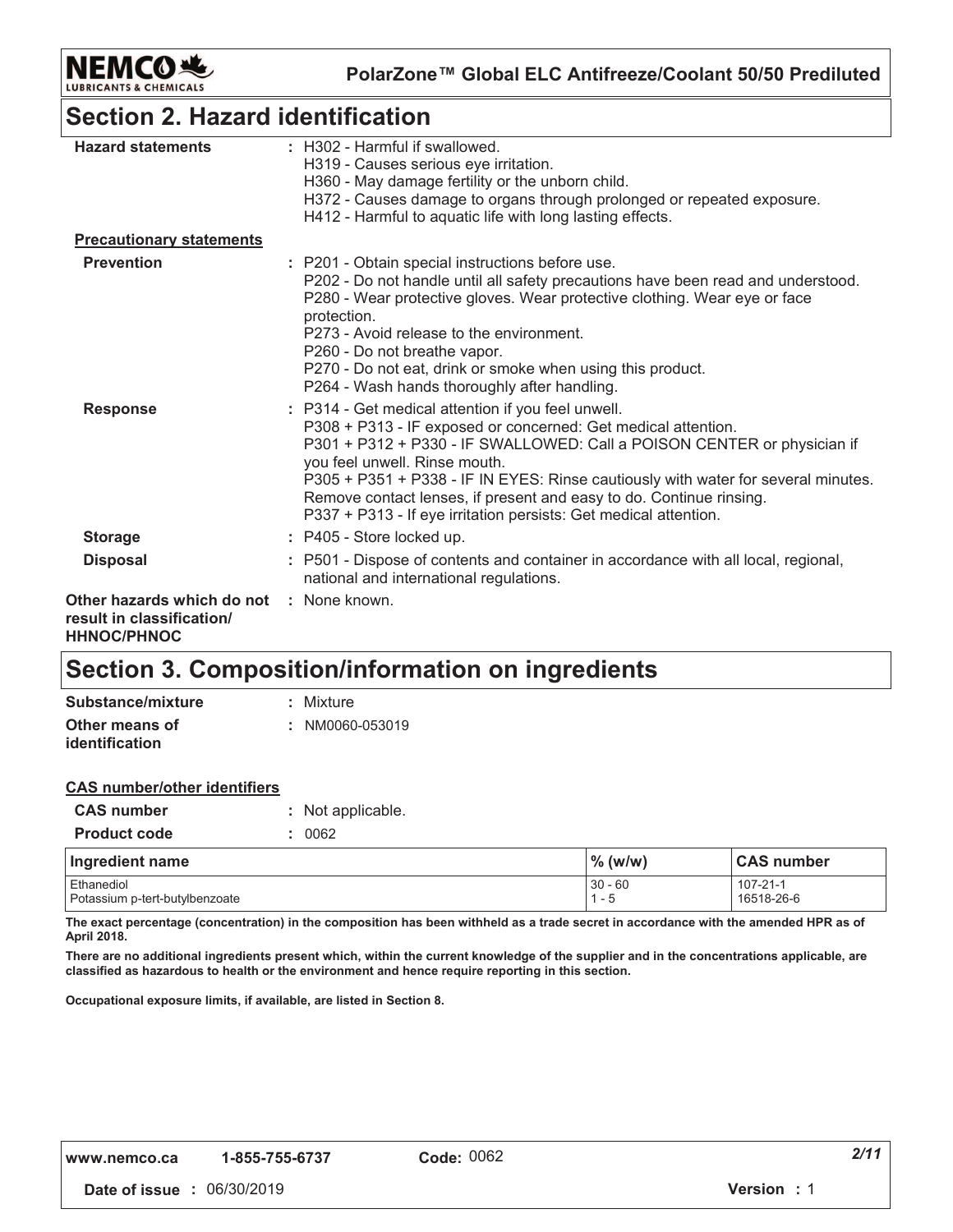

### **Section 4. First-aid measures**

### Description of necessary first aid measures

| Eye contact         | : Immediately flush eyes with plenty of water, occasionally lifting the upper and lower<br>eyelids. Check for and remove any contact lenses. Continue to rinse for at least 20<br>minutes. Get medical attention.                                                                                                                                                                                                                                                                                                                                                                                                                                                                                                                                                                                                             |
|---------------------|-------------------------------------------------------------------------------------------------------------------------------------------------------------------------------------------------------------------------------------------------------------------------------------------------------------------------------------------------------------------------------------------------------------------------------------------------------------------------------------------------------------------------------------------------------------------------------------------------------------------------------------------------------------------------------------------------------------------------------------------------------------------------------------------------------------------------------|
| <b>Inhalation</b>   | : Remove victim to fresh air and keep at rest in a position comfortable for breathing.<br>If not breathing, if breathing is irregular or if respiratory arrest occurs, provide<br>artificial respiration or oxygen by trained personnel. It may be dangerous to the<br>person providing aid to give mouth-to-mouth resuscitation. Get medical attention. If<br>unconscious, place in recovery position and get medical attention immediately.<br>Maintain an open airway. Loosen tight clothing such as a collar, tie, belt or<br>waistband.                                                                                                                                                                                                                                                                                  |
| <b>Skin contact</b> | : Flush contaminated skin with plenty of water. Wash contaminated clothing<br>thoroughly with water before removing it, or wear gloves. Continue to rinse for at<br>least 20 minutes. Get medical attention. Wash clothing before reuse. Clean shoes<br>thoroughly before reuse.                                                                                                                                                                                                                                                                                                                                                                                                                                                                                                                                              |
| Ingestion           | : Wash out mouth with water. Remove dentures if any. Remove victim to fresh air<br>and keep at rest in a position comfortable for breathing. If material has been<br>swallowed and the exposed person is conscious, give small quantities of water to<br>drink. Stop if the exposed person feels sick as vomiting may be dangerous. Do not<br>induce vomiting unless directed to do so by medical personnel. If vomiting occurs,<br>the head should be kept low so that vomit does not enter the lungs. Get medical<br>attention. If necessary, call a poison center or physician. Never give anything by<br>mouth to an unconscious person. If unconscious, place in recovery position and get<br>medical attention immediately. Maintain an open airway. Loosen tight clothing such<br>as a collar, tie, belt or waistband. |

#### Most important symptoms/effects, acute and delayed

| Potential acute health effects |                                                                                                                             |
|--------------------------------|-----------------------------------------------------------------------------------------------------------------------------|
| Eye contact                    | : Causes serious eye irritation.                                                                                            |
| <b>Inhalation</b>              | No known significant effects or critical hazards.                                                                           |
| <b>Skin contact</b>            | No known significant effects or critical hazards.                                                                           |
| Ingestion                      | Harmful if swallowed.                                                                                                       |
| Over-exposure signs/symptoms   |                                                                                                                             |
| Eye contact                    | : Adverse symptoms may include the following:<br>pain or irritation<br>watering<br>redness                                  |
| <b>Inhalation</b>              | : Adverse symptoms may include the following:<br>reduced fetal weight<br>increase in fetal deaths<br>skeletal malformations |
| <b>Skin contact</b>            | : Adverse symptoms may include the following:<br>reduced fetal weight<br>increase in fetal deaths<br>skeletal malformations |
| Ingestion                      | : Adverse symptoms may include the following:<br>reduced fetal weight<br>increase in fetal deaths<br>skeletal malformations |

#### Indication of immediate medical attention and special treatment needed, if necessary

| l www.nemco.ca                    | 1-855-755-6737 | Code: 0062 | 3/11               |
|-----------------------------------|----------------|------------|--------------------|
| <b>Date of issue : 06/30/2019</b> |                |            | <b>Version</b> : 1 |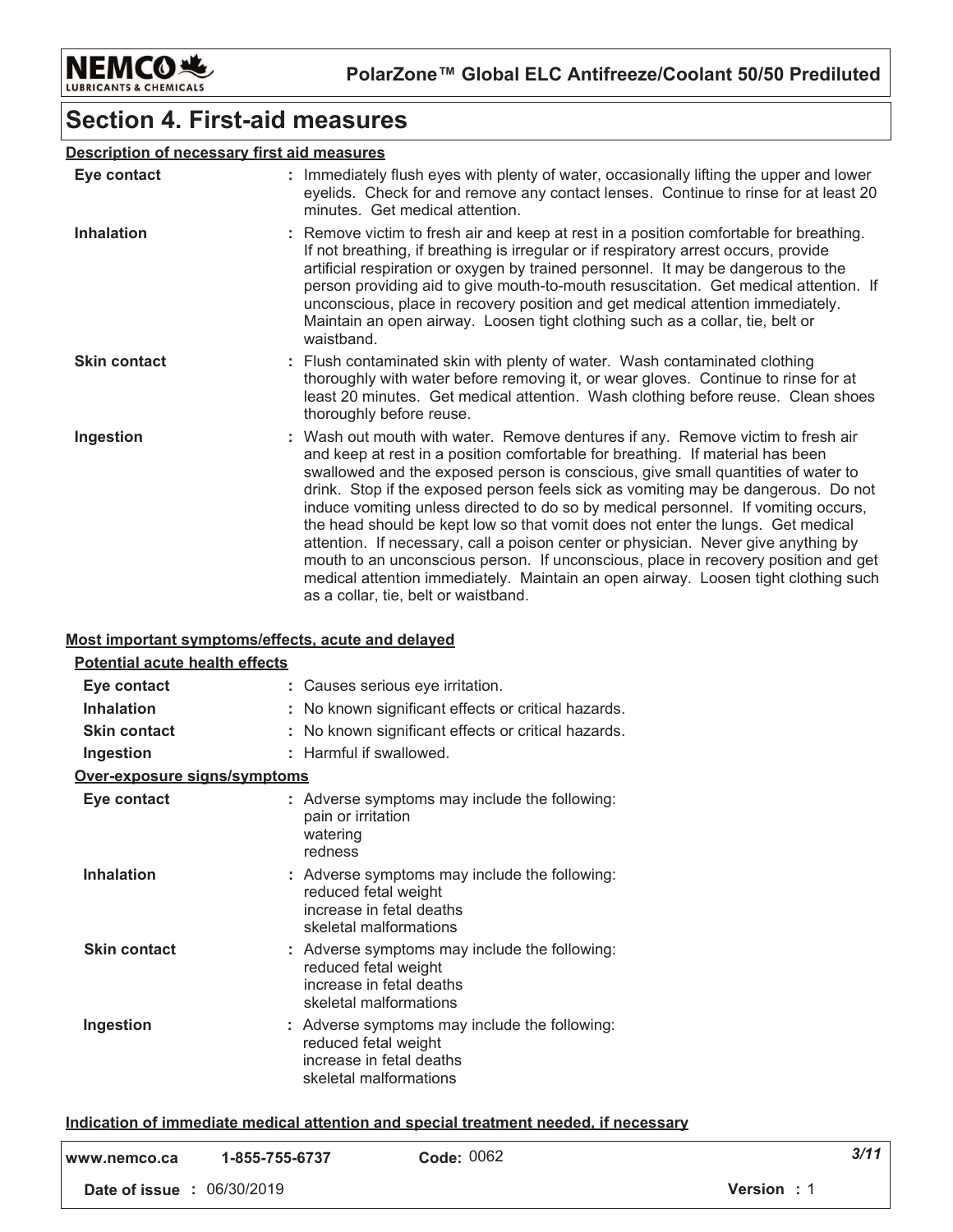

### **Section 4. First-aid measures**

| Notes to physician                | : Treat symptomatically. Contact poison treatment specialist immediately if large<br>quantities have been ingested or inhaled.                                                                                                                                                                                                                                                                                  |
|-----------------------------------|-----------------------------------------------------------------------------------------------------------------------------------------------------------------------------------------------------------------------------------------------------------------------------------------------------------------------------------------------------------------------------------------------------------------|
| <b>Specific treatments</b>        | : No specific treatment.                                                                                                                                                                                                                                                                                                                                                                                        |
| <b>Protection of first-aiders</b> | : No action shall be taken involving any personal risk or without suitable training. If it<br>is suspected that fumes are still present, the rescuer should wear an appropriate<br>mask or self-contained breathing apparatus. It may be dangerous to the person<br>providing aid to give mouth-to-mouth resuscitation. Wash contaminated clothing<br>thoroughly with water before removing it, or wear gloves. |

#### **See toxicological information (Section 11)**

### **Section 5. Fire-fighting measures**

| <b>Extinguishing media</b>                               |                                                                                                                                                                                                               |
|----------------------------------------------------------|---------------------------------------------------------------------------------------------------------------------------------------------------------------------------------------------------------------|
| Suitable extinguishing<br>media                          | : Use an extinguishing agent suitable for the surrounding fire.                                                                                                                                               |
| Unsuitable extinguishing<br>media                        | : None known.                                                                                                                                                                                                 |
| <b>Specific hazards arising</b><br>from the chemical     | : This material is harmful to aquatic life with long lasting effects. Fire water<br>contaminated with this material must be contained and prevented from being<br>discharged to any waterway, sewer or drain. |
| <b>Hazardous thermal</b><br>decomposition products       | : Decomposition products may include the following materials:<br>carbon dioxide<br>carbon monoxide<br>metal oxide/oxides                                                                                      |
| <b>Special protective actions</b><br>for fire-fighters   | : Promptly isolate the scene by removing all persons from the vicinity of the incident if<br>there is a fire. No action shall be taken involving any personal risk or without<br>suitable training.           |
| <b>Special protective</b><br>equipment for fire-fighters | : Fire-fighters should wear appropriate protective equipment and self-contained<br>breathing apparatus (SCBA) with a full face-piece operated in positive pressure<br>mode.                                   |

### **Section 6. Accidental release measures**

#### **<u>Personal precautions, protective equipment and emergency procedures</u>**

| For non-emergency<br>personnel   | : No action shall be taken involving any personal risk or without suitable training.<br>Evacuate surrounding areas. Keep unnecessary and unprotected personnel from<br>entering. Do not touch or walk through spilled material. Avoid breathing vapor or<br>mist. Provide adequate ventilation. Wear appropriate respirator when ventilation is<br>inadequate. Put on appropriate personal protective equipment. |
|----------------------------------|------------------------------------------------------------------------------------------------------------------------------------------------------------------------------------------------------------------------------------------------------------------------------------------------------------------------------------------------------------------------------------------------------------------|
| For emergency responders         | : If specialized clothing is required to deal with the spillage, take note of any<br>information in Section 8 on suitable and unsuitable materials. See also the<br>information in "For non-emergency personnel".                                                                                                                                                                                                |
| <b>Environmental precautions</b> | : Avoid dispersal of spilled material and runoff and contact with soil, waterways,<br>drains and sewers. Inform the relevant authorities if the product has caused<br>environmental pollution (sewers, waterways, soil or air). Water polluting material.<br>May be harmful to the environment if released in large quantities.                                                                                  |

#### <u>**Methods and materials for containment and cleaning up**</u>

| www.nemco.ca                      | 1-855-755-6737 | Code: 0062         | 4/11 |
|-----------------------------------|----------------|--------------------|------|
| <b>Date of issue : 06/30/2019</b> |                | <b>Version</b> : 1 |      |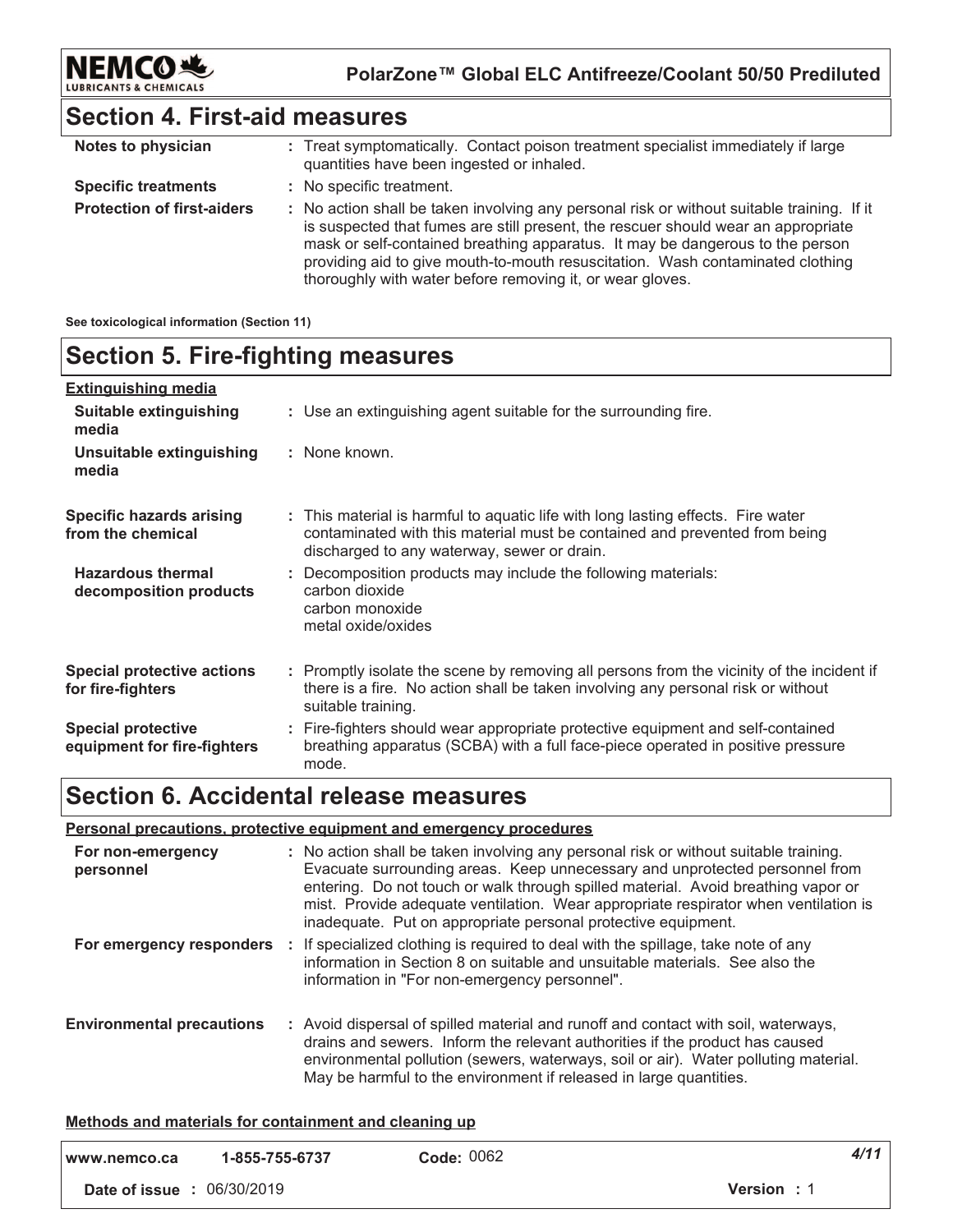

### **Section 6. Accidental release measures**

| ×<br>۰. |  |
|---------|--|

: Stop leak if without risk. Move containers from spill area. Approach release from upwind. Prevent entry into sewers, water courses, basements or confined areas. Wash spillages into an effluent treatment plant or proceed as follows. Contain and collect spillage with non-combustible, absorbent material e.g. sand, earth, vermiculite or diatomaceous earth and place in container for disposal according to local regulations (see Section 13). Dispose of via a licensed waste disposal contractor. Contaminated absorbent material may pose the same hazard as the spilled product. Note: see Section 1 for emergency contact information and Section 13 for waste disposal. **\$pill**  $\qquad \qquad$  :

### **Section 7. Handling and storage**

#### <u>Precautions for safe handling</u>

| <b>Protective measures</b>                                                | : Put on appropriate personal protective equipment (see Section 8). Avoid exposure -<br>obtain special instructions before use. Avoid exposure during pregnancy. Do not<br>handle until all safety precautions have been read and understood. Do not get in<br>eyes or on skin or clothing. Do not breathe vapor or mist. Do not ingest. Avoid<br>release to the environment. If during normal use the material presents a respiratory<br>hazard, use only with adequate ventilation or wear appropriate respirator. Keep in<br>the original container or an approved alternative made from a compatible material,<br>kept tightly closed when not in use. Empty containers retain product residue and<br>can be hazardous. Do not reuse container. |
|---------------------------------------------------------------------------|-----------------------------------------------------------------------------------------------------------------------------------------------------------------------------------------------------------------------------------------------------------------------------------------------------------------------------------------------------------------------------------------------------------------------------------------------------------------------------------------------------------------------------------------------------------------------------------------------------------------------------------------------------------------------------------------------------------------------------------------------------|
| <b>Advice on general</b><br>occupational hygiene                          | : Eating, drinking and smoking should be prohibited in areas where this material is<br>handled, stored and processed. Workers should wash hands and face before eating,<br>drinking and smoking. See also Section 8 for additional information on hygiene<br>measures.                                                                                                                                                                                                                                                                                                                                                                                                                                                                              |
| Conditions for safe storage,<br>including any<br><i>incompatibilities</i> | : Store in accordance with local regulations. Store in original container protected from<br>direct sunlight in a dry, cool and well-ventilated area, away from incompatible<br>materials (see Section 10) and food and drink. Store locked up. Keep container<br>tightly closed and sealed until ready for use. Containers that have been opened<br>must be carefully resealed and kept upright to prevent leakage. Do not store in<br>unlabeled containers. Use appropriate containment to avoid environmental<br>contamination. See Section 10 for incompatible materials before handling or use.                                                                                                                                                 |

### Section 8. Exposure controls/personal protection

#### <u>Control parameters</u>

#### <u>**<u>Occupational exposure limits</u>**</u>

| Ingredient name | <b>Exposure limits</b>                                                                                                                                                                                                                                                                                                                                                                                                                                                                                                                                                                                                                                              |
|-----------------|---------------------------------------------------------------------------------------------------------------------------------------------------------------------------------------------------------------------------------------------------------------------------------------------------------------------------------------------------------------------------------------------------------------------------------------------------------------------------------------------------------------------------------------------------------------------------------------------------------------------------------------------------------------------|
| Ethanediol      | CA Ontario Provincial (Canada, 1/2018).<br>C: 100 mg/m <sup>3</sup> Form: Aerosol only<br>CA British Columbia Provincial (Canada, 7/2018).<br>C: 100 mg/m <sup>3</sup> Form: Aerosol.<br>TWA: 10 mg/m <sup>3</sup> 8 hours. Form: Particulate.<br>STEL: 20 mg/m <sup>3</sup> 15 minutes. Form: Particulate.<br>C: 50 ppm Form: Vapor<br>CA Saskatchewan Provincial (Canada, 7/2013).<br>CEIL: 100 mg/m <sup>3</sup> Form: Aerosol.<br>CA Quebec Provincial (Canada, 1/2014).<br>STEV: 50 ppm 15 minutes. Form: Vapor and mist<br>STEV: 127 mg/m <sup>3</sup> 15 minutes. Form: Vapor and mist<br>CA Alberta Provincial (Canada, 6/2018).<br>C: $100 \text{ mg/m}^3$ |

| www.nemco.ca | 1-1 |  |
|--------------|-----|--|
|--------------|-----|--|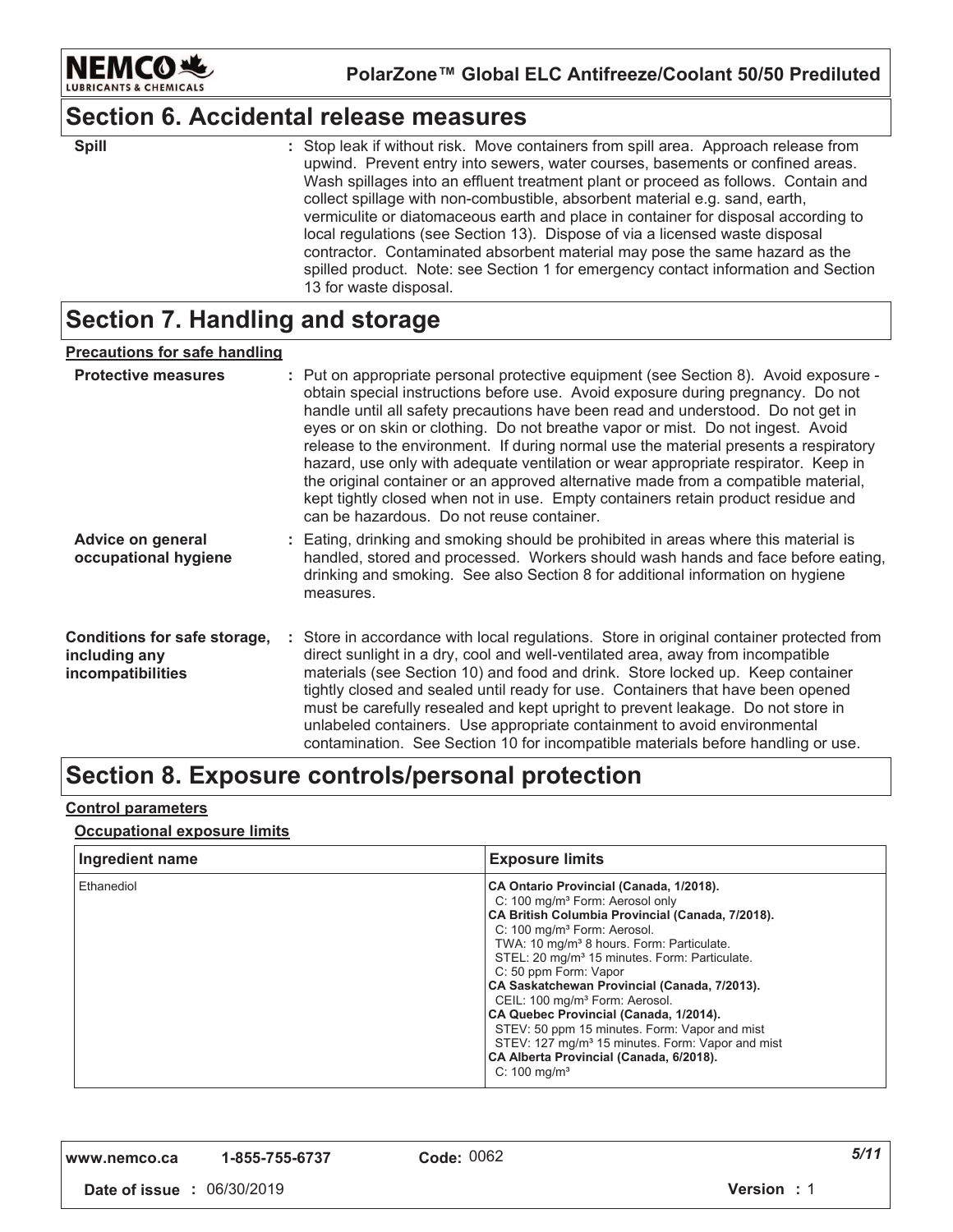

PolarZone™ Global ELC Antifreeze/Coolant 50/50 Prediluted

### Section 8. Exposure controls/personal protection

| Appropriate engineering<br>controls       | : If user operations generate dust, fumes, gas, vapor or mist, use process enclosures,<br>local exhaust ventilation or other engineering controls to keep worker exposure to<br>airborne contaminants below any recommended or statutory limits.                                                                                                                                                                                                                                                                                                                                                                          |
|-------------------------------------------|---------------------------------------------------------------------------------------------------------------------------------------------------------------------------------------------------------------------------------------------------------------------------------------------------------------------------------------------------------------------------------------------------------------------------------------------------------------------------------------------------------------------------------------------------------------------------------------------------------------------------|
| <b>Environmental exposure</b><br>controls | : Emissions from ventilation or work process equipment should be checked to ensure<br>they comply with the requirements of environmental protection legislation.                                                                                                                                                                                                                                                                                                                                                                                                                                                          |
| <b>Individual protection measures</b>     |                                                                                                                                                                                                                                                                                                                                                                                                                                                                                                                                                                                                                           |
| <b>Hygiene measures</b>                   | : Wash hands, forearms and face thoroughly after handling chemical products, before<br>eating, smoking and using the lavatory and at the end of the working period.<br>Appropriate techniques should be used to remove potentially contaminated clothing.<br>Wash contaminated clothing before reusing. Ensure that eyewash stations and<br>safety showers are close to the workstation location.                                                                                                                                                                                                                         |
| <b>Eye/face protection</b>                | : Safety eyewear complying with an approved standard should be used when a risk<br>assessment indicates this is necessary to avoid exposure to liquid splashes, mists,<br>gases or dusts. If contact is possible, the following protection should be worn,<br>unless the assessment indicates a higher degree of protection: chemical splash<br>goggles.                                                                                                                                                                                                                                                                  |
| <b>Skin protection</b>                    |                                                                                                                                                                                                                                                                                                                                                                                                                                                                                                                                                                                                                           |
| <b>Hand protection</b>                    | : Chemical-resistant, impervious gloves complying with an approved standard should<br>be worn at all times when handling chemical products if a risk assessment indicates<br>this is necessary. Considering the parameters specified by the glove manufacturer,<br>check during use that the gloves are still retaining their protective properties. It<br>should be noted that the time to breakthrough for any glove material may be<br>different for different glove manufacturers. In the case of mixtures, consisting of<br>several substances, the protection time of the gloves cannot be accurately<br>estimated. |
| <b>Body protection</b>                    | : Personal protective equipment for the body should be selected based on the task<br>being performed and the risks involved and should be approved by a specialist<br>before handling this product.                                                                                                                                                                                                                                                                                                                                                                                                                       |
| Other skin protection                     | : Appropriate footwear and any additional skin protection measures should be<br>selected based on the task being performed and the risks involved and should be<br>approved by a specialist before handling this product.                                                                                                                                                                                                                                                                                                                                                                                                 |
| <b>Respiratory protection</b>             | : Based on the hazard and potential for exposure, select a respirator that meets the<br>appropriate standard or certification. Respirators must be used according to a<br>respiratory protection program to ensure proper fitting, training, and other important<br>aspects of use.                                                                                                                                                                                                                                                                                                                                       |

## Section 9. Physical and chemical properties

| Appearance                |                                        |  |
|---------------------------|----------------------------------------|--|
| <b>Physical state</b>     | : Liquid. [Clear.]                     |  |
| Color                     | : Yellow.                              |  |
| Odor                      | : Mild.                                |  |
| Odor threshold            | : Not available.                       |  |
| рH                        | $: 8.0 - 9.0$                          |  |
| <b>Freezing point</b>     | : $-37^{\circ}$ C ( $-34.6^{\circ}$ F) |  |
| <b>Boiling point</b>      | : $108^{\circ}$ C (226.4 $^{\circ}$ F) |  |
| <b>Flash point</b>        | $:$ Not available.                     |  |
| <b>Evaporation rate</b>   | $:$ Not available.                     |  |
| Flammability (solid, gas) | : Not available.                       |  |
|                           |                                        |  |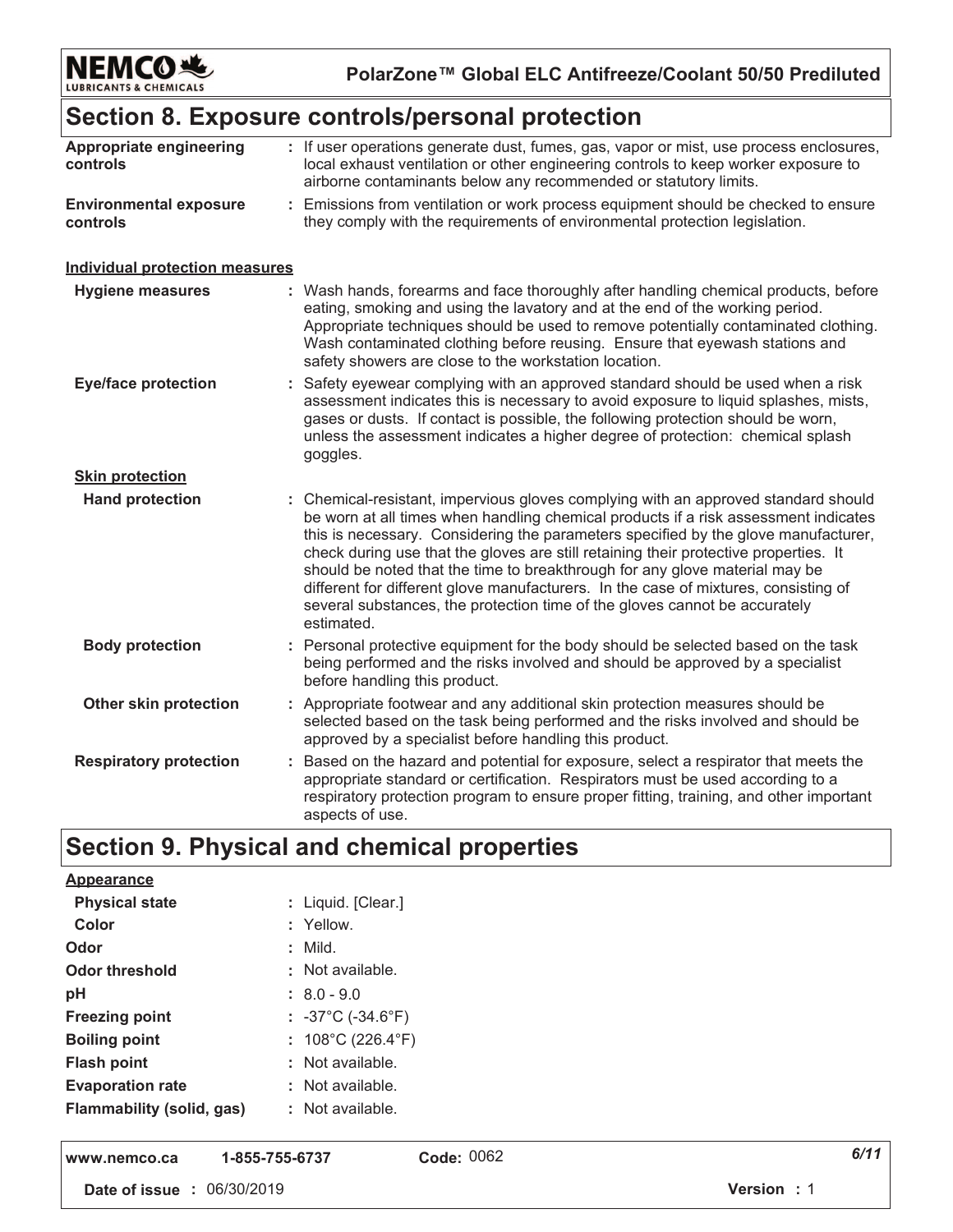

### **Section 9. Physical and chemical properties**

| Lower and upper explosive<br>(flammable) limits   | : Not available.    |
|---------------------------------------------------|---------------------|
| Vapor pressure                                    | . Not available.    |
| Vapor density                                     | : Not available.    |
| <b>Relative density</b>                           | : 1.08              |
| <b>Solubility</b>                                 | : Soluble in water. |
| <b>Partition coefficient: n-</b><br>octanol/water | : Not available.    |
| <b>Auto-ignition temperature</b>                  | : Not available.    |
| Decomposition temperature                         | : Not available.    |
| <b>Viscosity</b>                                  | Not available.      |

### **Section 10. Stability and reactivity**

| <b>Reactivity</b>                            | : No specific test data related to reactivity available for this product or its ingredients.              |
|----------------------------------------------|-----------------------------------------------------------------------------------------------------------|
| <b>Chemical stability</b>                    | : The product is stable.                                                                                  |
| <b>Possibility of hazardous</b><br>reactions | : Under normal conditions of storage and use, hazardous reactions will not occur.                         |
| <b>Conditions to avoid</b>                   | : No specific data.                                                                                       |
| Incompatible materials                       | : Reactive or incompatible with the following materials: oxidizing materials.                             |
| <b>Hazardous decomposition</b><br>products   | : Under normal conditions of storage and use, hazardous decomposition products<br>should not be produced. |

### **Section 11. Toxicological information**

#### <u>Information on toxicological effects</u>

#### <u>Acute toxicity</u>

| <b>Product/ingredient name</b> | <b>Result</b> | <b>Species</b> | <b>Dose</b> | <b>Exposure</b> |
|--------------------------------|---------------|----------------|-------------|-----------------|
| Ethanediol                     | LD50 Oral     | Rat            | 4700 mg/kg  |                 |

#### <u>**Irritation/Corrosion</u>**</u>

| <b>Product/ingredient name</b> | <b>Result</b>            | <b>Species</b> | <b>Score</b> | <b>Exposure</b>     | <b>Observation</b> |
|--------------------------------|--------------------------|----------------|--------------|---------------------|--------------------|
| l Ethanediol                   | Eves - Mild irritant     | Rabbit         |              | 24 hours 500 mg   - |                    |
|                                | Eves - Mild irritant     | Rabbit         |              | 1 hours 100 mg      |                    |
|                                | Eves - Moderate irritant | Rabbit         |              | 6 hours 1440 mg   - |                    |
|                                | Skin - Mild irritant     | Rabbit         |              | 555 mg              |                    |

#### <u>Sensitization</u>

There is no data available.

#### <u>**Mutagenicity</u>**</u>

There is no data available.

#### **Carcinogenicity**

#### <u>Classification</u>

**,,," "123242 -**

*-*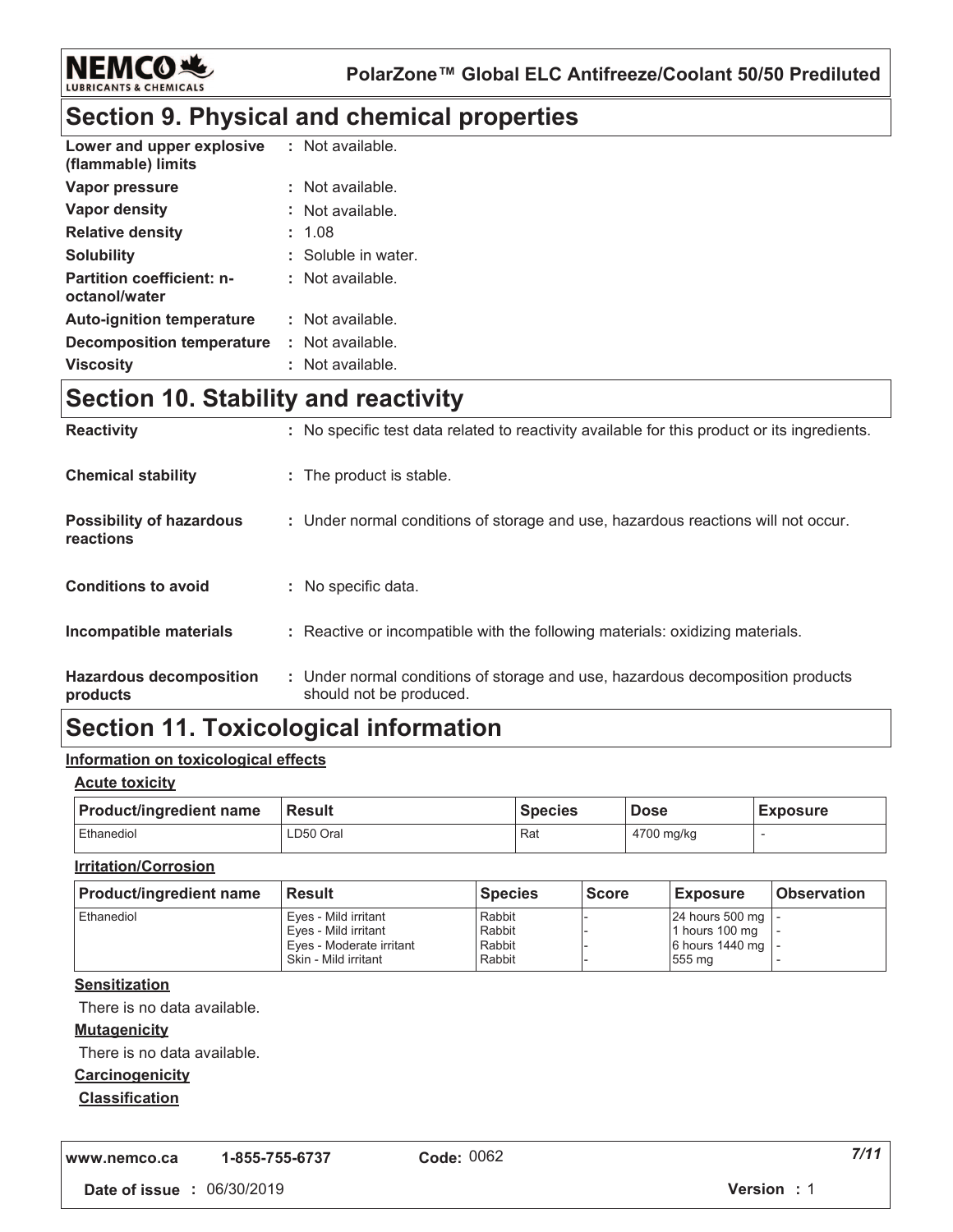

**PolarZone™ Global ELC Antifreeze/Coolant 50/50 Prediluted**

### **Section 11. Toxicological information**

| <b>Product/ingredient</b><br>I name | <b>OSHA IARC</b> |   | <b>NTP</b> | <b>ACGIH</b> | <b>EPA</b> | <b>NIOSH</b> |
|-------------------------------------|------------------|---|------------|--------------|------------|--------------|
| Ethanediol                          |                  | - |            | A4           |            |              |

#### <u>**Reproductive toxicity</u>**</u>

There is no data available.

#### <u>Teratogenicity</u>

There is no data available.

#### <u>**<u>Specific target organ toxicity (single exposure)</u>**</u>

There is no data available.

#### <u>**<u>Specific target organ toxicity (repeated exposure)</u>**</u>

| Name                           | Category | <b>Target organs</b> |
|--------------------------------|----------|----------------------|
| Potassium p-tert-butylbenzoate | Category | Not determined       |

#### <u>Aspiration hazard</u>

There is no data available.

| Information on the likely<br>routes of exposure | : Dermal contact. Eye contact. Inhalation. Ingestion. |
|-------------------------------------------------|-------------------------------------------------------|
| <b>Potential acute health effects</b>           |                                                       |
| Eye contact                                     | : Causes serious eye irritation.                      |
| <b>Inhalation</b>                               | : No known significant effects or critical hazards.   |
| <b>Skin contact</b>                             | : No known significant effects or critical hazards.   |
| Ingestion                                       | : Harmful if swallowed.                               |

#### <u>**<u>Symptoms related to the physical, chemical and toxicological characteristics</u>**</u>

| Eye contact         | : Adverse symptoms may include the following:<br>pain or irritation<br>watering<br>redness                                  |
|---------------------|-----------------------------------------------------------------------------------------------------------------------------|
| <b>Inhalation</b>   | : Adverse symptoms may include the following:<br>reduced fetal weight<br>increase in fetal deaths<br>skeletal malformations |
| <b>Skin contact</b> | : Adverse symptoms may include the following:<br>reduced fetal weight<br>increase in fetal deaths<br>skeletal malformations |
| Ingestion           | : Adverse symptoms may include the following:<br>reduced fetal weight<br>increase in fetal deaths<br>skeletal malformations |

| <b>Short term exposure</b><br><b>Potential immediate</b><br>effects | Delayed and immediate effects and also chronic effects from short and long term exposure<br>: No known significant effects or critical hazards. |  |
|---------------------------------------------------------------------|-------------------------------------------------------------------------------------------------------------------------------------------------|--|
|                                                                     | $C_{\text{max}}$ , 0062<br>A OEE 7EE C797                                                                                                       |  |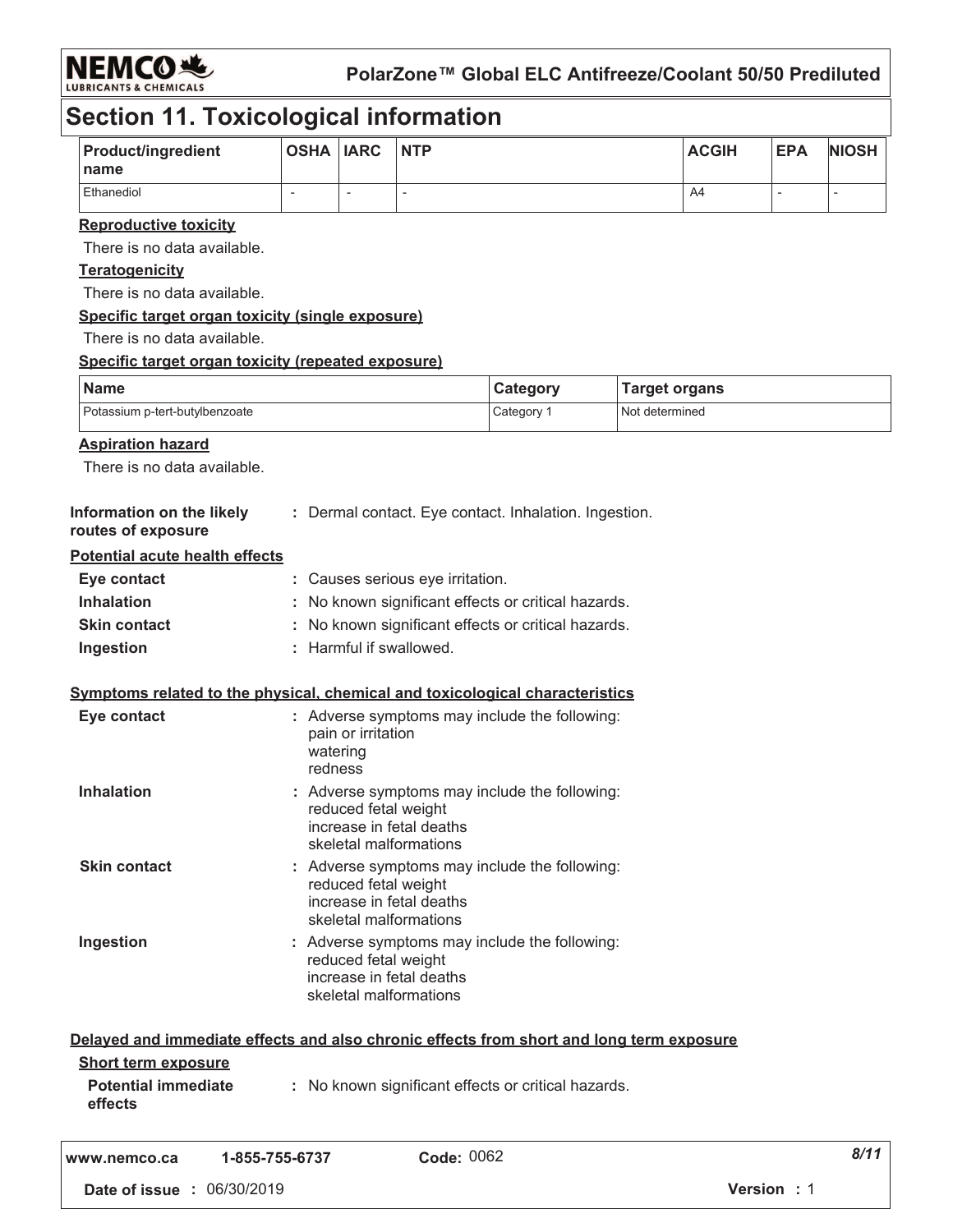

### **Section 11. Toxicological information**

| <b>Potential delayed effects</b>        | : No known significant effects or critical hazards.               |
|-----------------------------------------|-------------------------------------------------------------------|
| Long term exposure                      |                                                                   |
| <b>Potential immediate</b><br>effects   | : No known significant effects or critical hazards.               |
| <b>Potential delayed effects</b>        | : No known significant effects or critical hazards.               |
| <b>Potential chronic health effects</b> |                                                                   |
| General                                 | : Causes damage to organs through prolonged or repeated exposure. |
| Carcinogenicity                         | : No known significant effects or critical hazards.               |
| <b>Mutagenicity</b>                     | : No known significant effects or critical hazards.               |
| <b>Teratogenicity</b>                   | : May damage the unborn child.                                    |
| <b>Developmental effects</b>            | : No known significant effects or critical hazards.               |
| <b>Fertility effects</b>                | : May damage fertility.                                           |

#### <u>Numerical measures of toxicity</u>

#### <u>**<u>Acute toxicity estimates</u>**</u>

| <b>Route</b> | <b>ATE value</b> |
|--------------|------------------|
| Oral         | 1043.49 mg/kg    |

### **Section 12. Ecological information**

#### <u> Toxicity</u>

| <b>Product/ingredient name</b> | <b>Result</b>                                                               | <b>Species</b>                                                  | <b>Exposure</b>      |
|--------------------------------|-----------------------------------------------------------------------------|-----------------------------------------------------------------|----------------------|
| Ethanediol                     | Acute LC50 6900000 µg/L Fresh water                                         | Crustaceans - Ceriodaphnia dubia -<br>Neonate                   | 48 hours             |
|                                | Acute LC50 41000000 µg/L Fresh water<br>Acute LC50 8050000 µg/L Fresh water | Daphnia - Daphnia magna - Neonate<br>Fish - Pimephales promelas | 48 hours<br>96 hours |

#### **Persistence and degradability**

There is no data available.

#### **Bioaccumulative potential**

| <b>Product/ingredient name</b> | $\mathsf{LogP}_\mathsf{ow}$ | <b>BCF</b> | <b>Potential</b> |
|--------------------------------|-----------------------------|------------|------------------|
| Ethanediol                     | $-1.36$                     |            | low              |

### <u>Mobility in soil</u>

| <b>Soil/water partition</b> | : There is no data available. |
|-----------------------------|-------------------------------|
| coefficient (Koc)           |                               |

#### **Other adverse effect**  $\colon$  No known significant effects or critical hazards.

| www.nemco.ca | 1-855-755-6737 | C |
|--------------|----------------|---|
|--------------|----------------|---|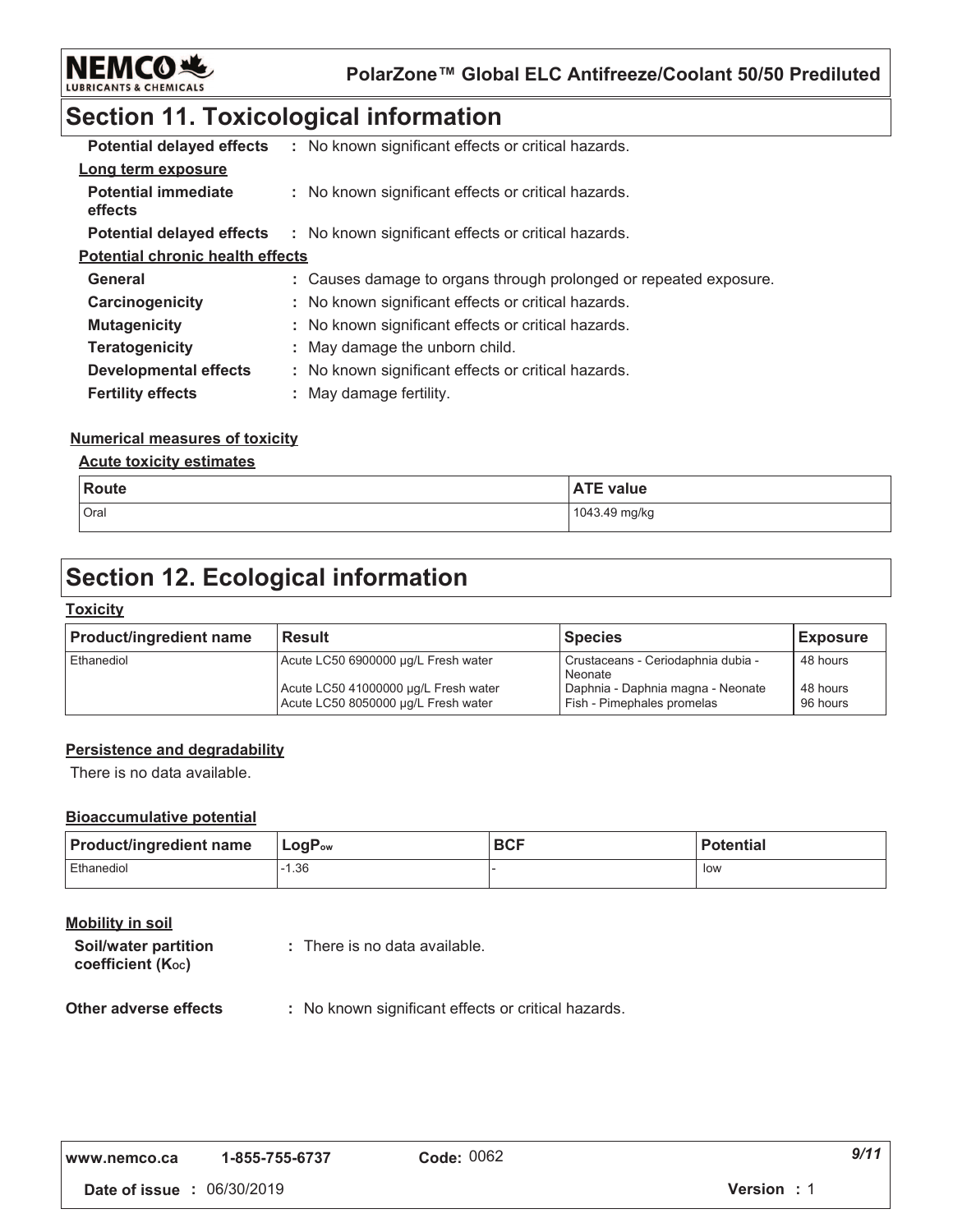

### **Section 13. Disposal considerations**

: The generation of waste should be avoided or minimized wherever possible. Disposal of this product, solutions and any by-products should comply with the requirements of environmental protection and waste disposal legislation and any regional local authority requirements. Dispose of surplus and non-recyclable products via a licensed waste disposal contractor. Waste should not be disposed of untreated to the sewer unless fully compliant with the requirements of all authorities with jurisdiction. Waste packaging should be recycled. Incineration or landfill should only be considered when recycling is not feasible. This material and its container must be disposed of in a safe way. Care should be taken when handling empty containers that have not been cleaned or rinsed out. Empty containers or liners may retain some product residues. Avoid dispersal of spilled material and runoff and contact with soil, waterways, drains and sewers. **Disposal methods :**  $\qquad \qquad :$ 

### **Section 14. Transport information**

|                                      | <b>TDG Classification</b> | <b>IMDG</b>    | <b>IATA</b>              |
|--------------------------------------|---------------------------|----------------|--------------------------|
| <b>UN number</b>                     | Not regulated.            | Not regulated. | Not regulated.           |
| <b>UN proper</b><br>shipping name    |                           |                |                          |
| <b>Transport</b><br>hazard class(es) |                           | ۰              |                          |
| <b>Packing group</b>                 | ٠                         | ۰              | $\overline{\phantom{0}}$ |
| <b>Environmental</b><br>hazards      | No.                       | No.            | No.                      |
| <b>Additional</b><br>information     |                           |                |                          |

**AERG** : Not applicable

**Special precautions for user : Transport within user's premises: always transport in closed containers that are** upright and secure. Ensure that persons transporting the product know what to do in the event of an accident or spillage.

### **Section 15. Regulatory information**

| <b>Canadian lists</b>                        |                                                                                              |
|----------------------------------------------|----------------------------------------------------------------------------------------------|
| <b>Canada inventory (DSL</b><br><b>NDSL)</b> | : At least one component is not listed in DSL but all such components are listed in<br>NDSL. |
| <b>Canadian NPRI</b>                         | : The following components are listed: Ethanediol                                            |
| <b>CEPA Toxic substances</b>                 | : None of the components are listed.                                                         |